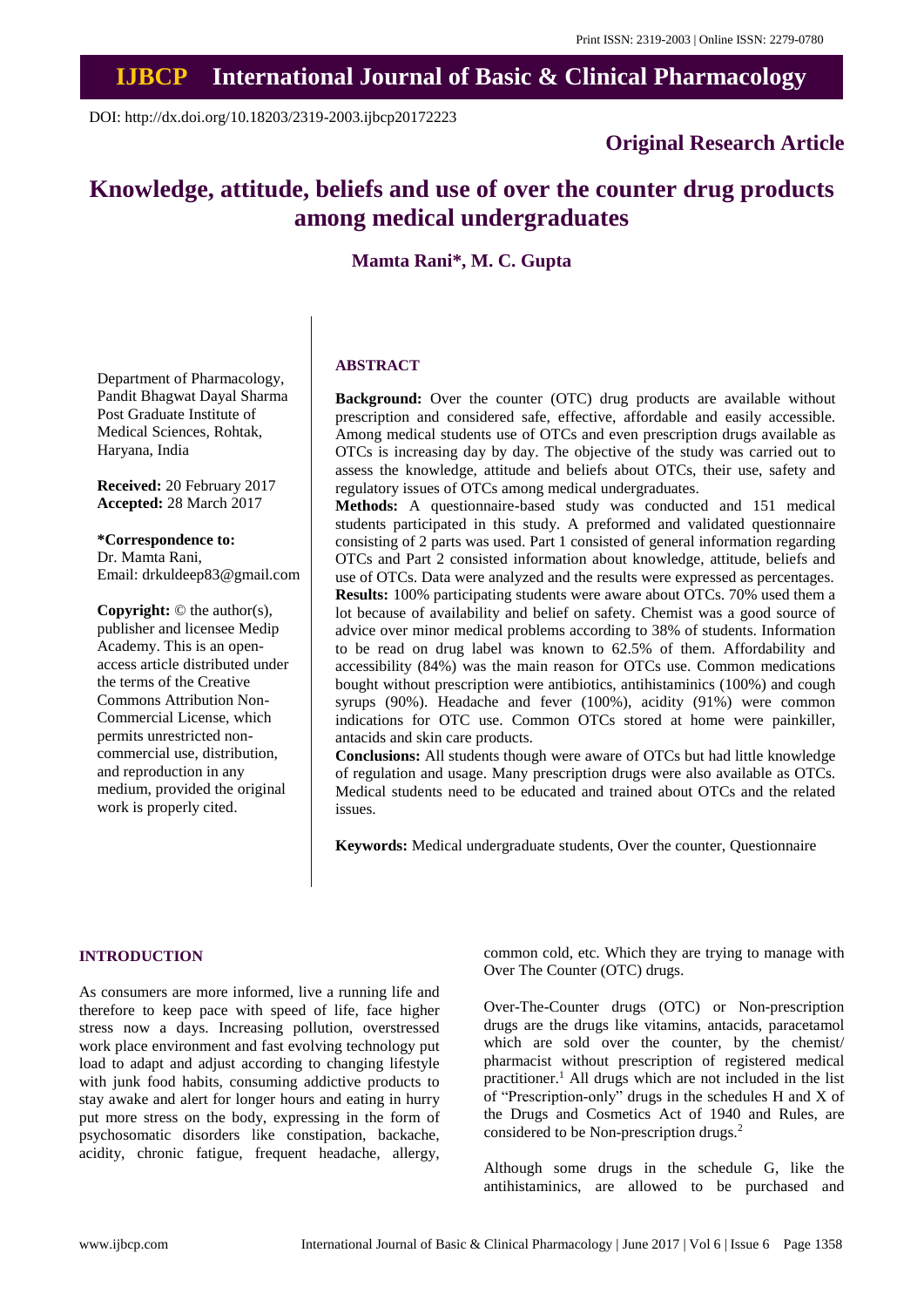consumed as over the counter, requiring following mandatory text on the label: "Caution- It is dangerous to take this preparation excepting under proper medical supervision". A provision has been made to sell certain medicines, considered as the "Household drugs" in the Schedule K of Drug and Cosmetics Rules, by the nonpharmacist in certain remote areas in non-licensed drug stores where the population is less than 1000.

As the general rule OTC drugs have to be primarily used to treat a condition that does not require the direct supervision of a doctor and must be proven to be reasonably safe and well tolerated.

Recently, trend of self medication with over-the-counter (OTC) medicines available in pharmacies and in retail outlets is increasing. The list of OTC drugs list is expanding day by day with the inclusion of new formulations and prescription to OTC switches.

At present, there is no regulation for the use of OTC drugs in India. Absence of strict rules for the use of OTC drugs further complicate the situation, supported by idea that patients want to have a greater role in choosing their treatment. Increased availability of non-prescription medicines may encourage to believe that there is a drug treatment for every ailment. Research shows that self medication improves the health care awareness and reduces the economy related to health care.<sup>3,4</sup> Although OTC drugs are believed to be safe and effective, indeed they are not. They mask the underlying disease and may cause several adverse effects.5,6 These are major causes of concern worldwide particularly in developing countries where antibiotics are often available without a prescription.<sup>7</sup>

In India, it has been shown that literate people were 76% more likely to self-medicate than illiterate people.<sup>8</sup> An elevated level of education and professional status has been mentioned as predictive factor for use of OTC drugs/ self medication, medical students are major contributors.<sup>9</sup>

This study was carried out to assess the levels of knowledge, attitude and beliefs about over the counter drug product categories, their uses, popularity and reasons for their use, safety and regulatory issues in india among medical undergraduate of this institute.

## **METHODS**

The study was conducted in Department of Pharmacology of PGIMS, Rohtak. Medical students studying Pharmacology were selected for this study with an aim to evaluate trend of OTC drugs among the medical students, with an objective to determine awareness and disadvantages on use of OTC drugs.

Objectives and procedure of the study were explained to the participants and those who were willing to fill the informed consent form were included for the study. A preformed and prevalidated questionnaire covering various aspects of OTC drugs like knowledge, attitude, beliefs and use of OTCs were distributed among the participants. The filled questionnaires were retrieved from 151 participants.

Statistical analysis: Data were analyzed using the Microsoft Excel software. Results were expressed as percentages of total (151) responses.

## **RESULTS**

Study was conducted on 151 participants to know interest about OTCs,100% participants were aware about OTCs.70% used them a lot because of availability and belief on safety.74% considered herbal and natural products use for memory and attention as harmful.91% considered OTCs as beneficial. A self made questionnaire was given to them and questions regarding knowledge, attitude, beliefs and use of OTCS.

## *Regarding knowledge about OTCs*

70% knew that OTC drug product are the product marketed for use by consumer and are safe and effective for use by general public without the intervention of health care professional. 92% related word "counter" in phrase over the counter as chemist shop counter, only 16% knew that products they are buying at grocery/general store were also OTC drug products.

There were various categories of OTC drug products and we found 100% response regarding Paracetamol, Analgesic balms, Antacids and ORS as OTCs, 92% for absorbant cotton wool and bandages, 81% for syrups and lonzenges, 75% for skin ointments, 75% for cosmetics and health supplements, 65% for nasal decongestants and 52% for Aspirin. 1<sup>st</sup> aid kit supplied with vehicles is very important but only 48% were aware about its inclusion in OTC drug list, same was the case for gripe water for infants (45%), tincture iodine (45%), inhalers (28%) and castor oil and eucalyptus oil (20%). 91% knew that Boroplus was among top 5 OTCs in india, 90% for Iodex and Vicks, 72% for Dabur chwanprush, only 36% knew that Revital is also in list of top 5 OTCS.

Only 36% knew that sell and purchase of OTC drugs in India is not regulated. None had the idea that license is not required for stock and sell of OTC drug products under Drugs and Cosmetic Act section 18 (c). Only 20 % knew that Schedule K drugs do not need license for sale and can be sold by other shop besides chemist shop. Schedule K drugs per se are OTCs in India but 52% knew that quinine and chloroquine are included in schedule K, 48% for contraceptives, 18% for insecticides and disinfectants and 0nly 10% knew that white and yellow petroleum jelly were also in schedule K. 54% also considered antibiotics as schedule K drugs which is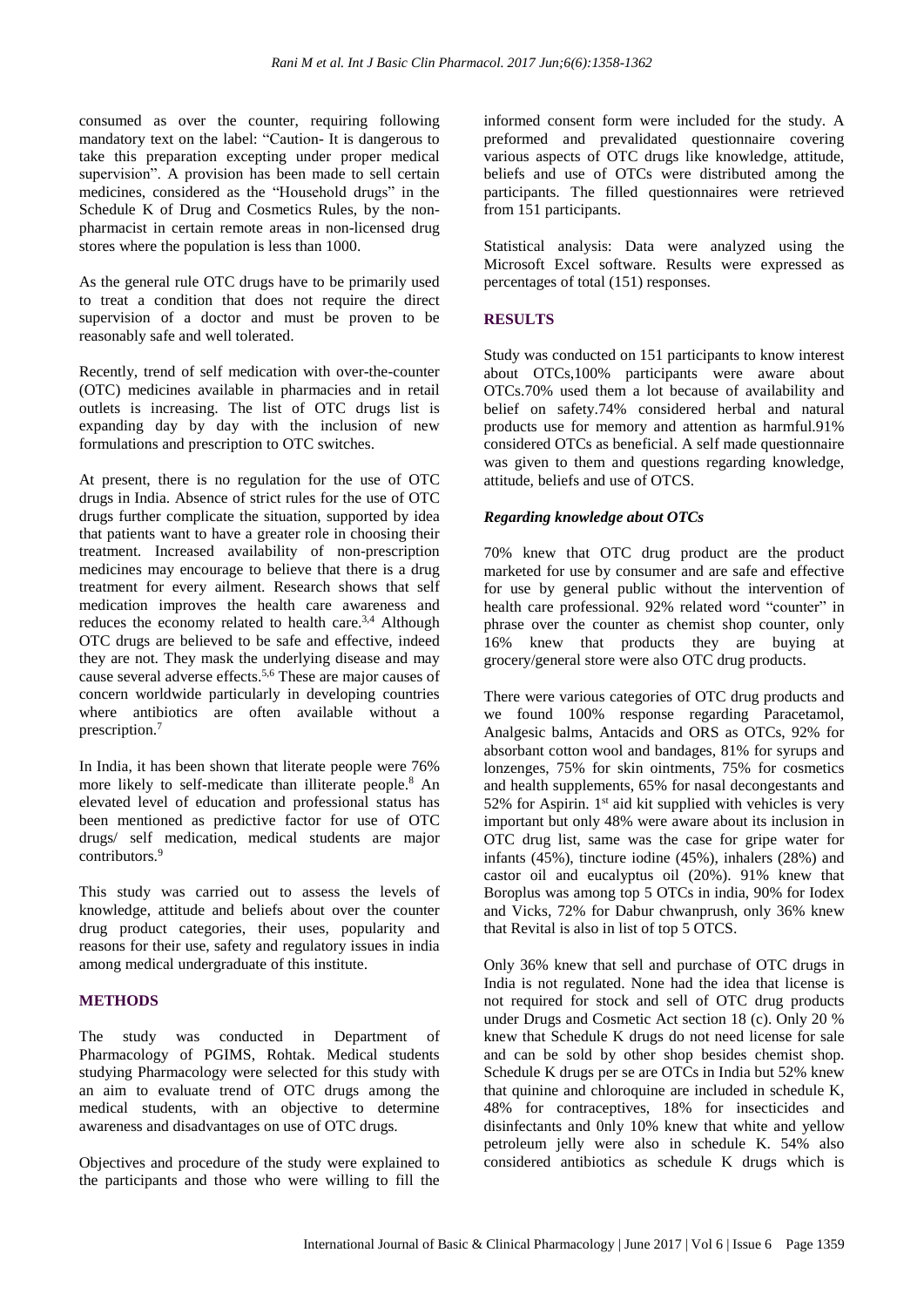wrong and ultimately cause misuse of antibiotics by medical students.

81% read medication leaflet before using OTCs. 62.5% knew the information to be read on drug label (92% read warnings and directions for use, 64% active ingredients, 57% indications). Inactive ingredients are also important in drugs, especially in OTC drugs in which harmful substances also can be there as ingredients but only 9% responders read inactive ingredients on drug labels.

None knew correctly the worldwide position of India in OTC drug market. 38% knew that traditional medicine have maximum share in Indian OTC drug market. 45% were aware that production cost of OTCs in India is lowest.

76% knew the various OTC medicines advertising commonly on TV in India (analgesic balms 91%, cough syrups 81% and also health supplements 81%, Dcold and Dispirin 75% and least was medicated skin treatments and digestives such as Eno, Hajmola 63%). 90% knew that Aspirin containing products can't be given to children, 74% were aware of fact that OTCs can't be given under age four and 82% knew that OTCs are never to be used to make the child sleepy. 90% were aware that two medicines with same active ingredients should never be used at same time in children. 64% responders agreed that salicylates prolong pregnancy and also increase risk of bleeding. 67% were aware that OTC medicines can be harmful if taken for longer time and 74% agreed that prescription medicine cannot be combined with OTC drugs without talking to doctor first.77% knew the drug interaction of various OTCs (Paracetamol, Benadryl and Aspirin) with alcohol. 73% followed the precautions while using OTC drugs like ask doctor about interactions and take only directed doses.

84% knew that OTCs can change the effect of prescription drugs and 55% were aware that diseases symptoms can be masked by OTC drugs.77% were aware of abuse liability of OTC drug products like codeine and inhalers. Various reasons for ADEs due to OTCs use might be like- according to 74% participants it might be due to overdose, 72% alcohol interactions, 56% due to addiction to OTCs and 28% said that ADEs might be there if OTCs were used for losing weight. To know the attitude of participants to OTC drugs certain statements were included in the questionnaire and results were shown in (Table 1).

#### **Table 1: Attitude of participants towards OTC drug products.**

| <b>Statements</b>                                                                                 | $SA*$    | $A^*$  | $\mathbf{I}$ | $\mathbf{D}^*$ | $SD*$            |
|---------------------------------------------------------------------------------------------------|----------|--------|--------------|----------------|------------------|
| Chemist as good source of advice/information about minor medical<br>problems                      | 25.8%    | 37.7%  | 3.3%         | 8.6%           | 17.8%            |
| Importance of having medicine/ treatment that can be bought by self<br>for minor medical problems | 16.5%    | 83.5%  | $\Omega$     | $\theta$       | $\left( \right)$ |
| Reading label is one of ways to decide about medicines to be bought                               | 19.8%    | 52.9%  | 27.17%       | $\Omega$       | $\theta$         |
| Avoidance of any medicine/ treatment while having problem                                         | 9.9%     | 29.8%  | 27.15%       | 16.5%          | 16.5%            |
| Non-affordability to get all the items on prescription.                                           | $\theta$ | 45.6%  | 9.9%         | 17.8%          | 27%              |
| Not to bother doctor with minor problems now a days                                               | 8.6%     | 75.49% | $\Omega$     | 15.8%          | $\theta$         |
| Only medicine / treatment from a doctor will really help                                          | 27%      | 27%    | 38%          | 9.9%           | $\Omega$         |
| Same medicine too often, may not be effective in real need                                        | 0        | 52.9%  | 38%          | 8.6%           | $\Omega$         |

\*SA (Strongly agree), A (Agree), U (Unsure), D (Disagree), SD (Strongly disagree)



N= 151- Maximum possible response in single option



When participants were asked about their beliefs on reasons for growth of OTC drugs in India affordability, accessibility and academic burdens were the main reasons (Figure 1).

## *Regarding use of OTC drugs*

Antibiotics and antihistaminics were common prescription only drugs bought by participants without prescription (Figure 2).

53% participants purchased OTCs monthly and while purchasing OTCs 64% asked the doctor, 38% followed their family/friend advice, advertisements and previous experience influenced 35% and 36% participants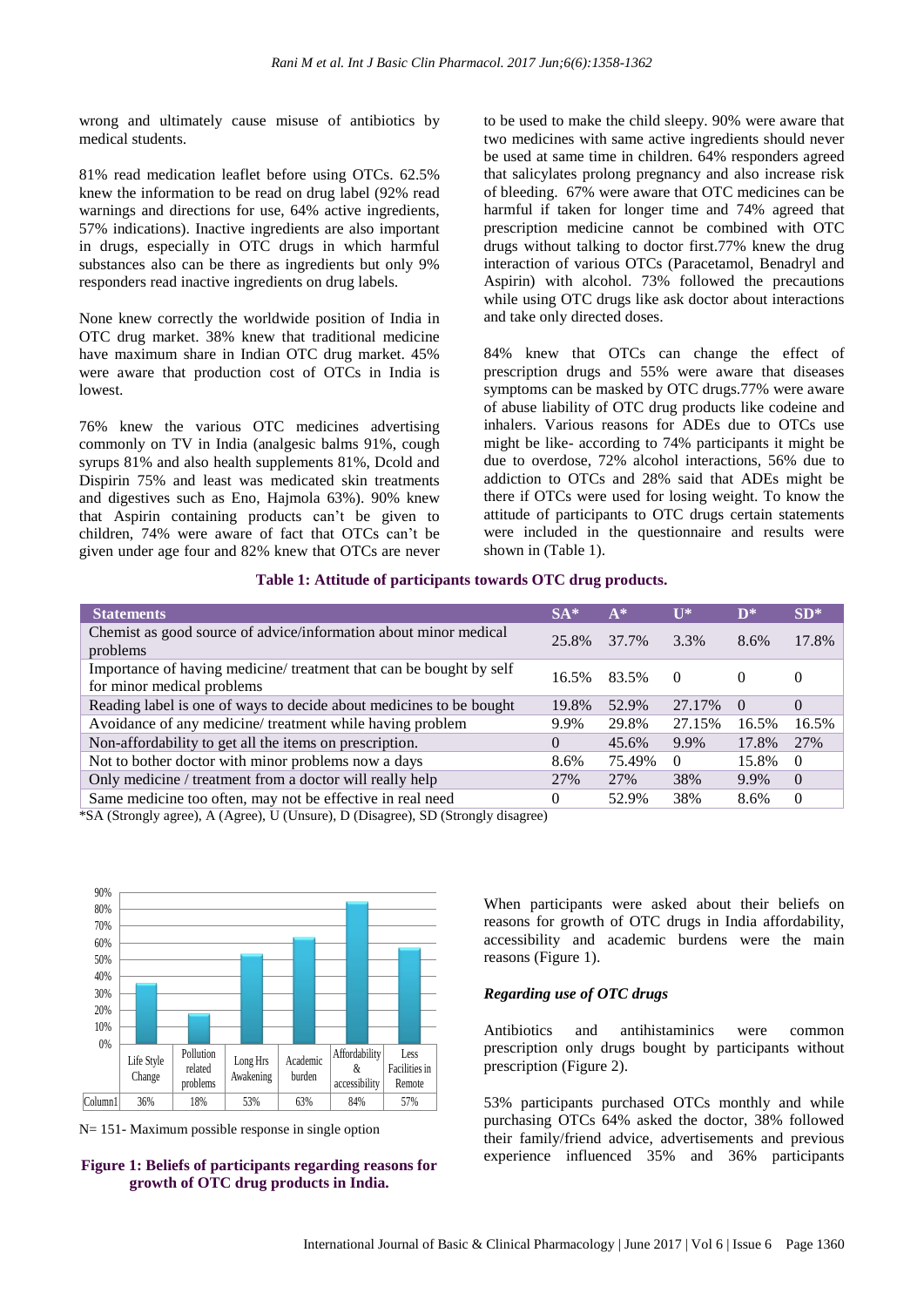respectively while only 27% asked the pharmacist while purchasing OTCs.



N= 151- Maximum possible response in single option

#### **Figure 2: Prescription only drugs bought by participants without prescription.**

100% followed doctors and only 9% made further enquiries from pharmacist after consultation from doctor.

Headache, fever and acidity were common indications for use of OTCs among participants (Figure 3).



#### **Figure 3: Common indications for use of OTC drugs (N=151, maximum possible response in single option).**

91% used OTCs due to the time and money required for consultation, 81% felt familiarity to self medication with OTCs, 80% used them for mild illness, previous good experience with OTCs affected 64 % of participants, 36 % used them in emergency and negligence to health and poverty influenced 17% of participants for using OTCs.

OTCs were also stocked at home by the participants for future use like painkiller were stocked always by 73% of participants, antacids and medicated skin products by 36% and 35% respectively (Table 2).

## **Table 2: Frequency of stocking of common OTC medicines at home by participants.**

| <b>OTC</b> product                | <b>Always</b> | <b>Sometimes</b> | <b>Seldom</b> | <b>Never</b>     |
|-----------------------------------|---------------|------------------|---------------|------------------|
| Pain killer                       | 74%           | 18%              | 8%            | $\left( \right)$ |
| Vit./minerals                     | 19%           | 46%              | 8%            | 27%              |
| Antacids                          | 36%           | 38%              | 9%            | 17%              |
| Medicated<br>skin care<br>product | 35%           | 29%              | 20%           | 16%              |
| Cough<br>remedy                   | 18%           | 55%              | 0             | 27%              |
| Sore throat<br>products           | 17%           | 55%              | 18%           | 10%              |
| Laxatives                         | 0             | 10%              | 54%           | 36%              |
| Sleep aids                        | 8%            | 0                | 10%           | 82%              |
| Antidiarrhoeal                    | 17%           | 28%              | 28%           | 27%              |

#### **DISCUSSION**

OTC drug use is increasing within healthcare. According to World Health Organization (WHO) self medication is part of the self care that helps to use efficiently the overburdened health care system with guidelines for the regulatory assessment of medicinal products for use in self-medication.<sup>10</sup>

In the current trend, our study has shown that OTC use was even also prevalent among medical students who were currently in touch with pharmacology. Out of 151 students who filled the questionnaire, all had used OTCs and were aware of them. As they were medical students and knew more about drugs, they used more OTC drugs.

91% used OTCs due to the time and money required for consultation, 81% felt familiarity to self medication with OTCs, 80% used them for mild illness, previous good experience with OTCs affected 64% of participants, 36% used them in emergency and negligence to health and poverty influenced 17% of participants for using OTCs. Similar results are also reported in other studies. $11$ 

Prescription only drugs were also freely available to them. 100% of them had bought antibiotics without prescription, which may be one of contributory factor for resistance development. So, emerging problems due to inappropriate use of OTC drugs should be taught to the students to minimise the risk. Regulation of sale of drugs with potentially harmful effects should be implemented effectively with proper monitoring system.

#### **CONCLUSION**

Problems due to inappropriate use of OTC drugs should be taught to minimise the risk. Education is mandatory on the type of illnesses to be treated with OTCs, along with implementation of stringent rules and regulations on their use.